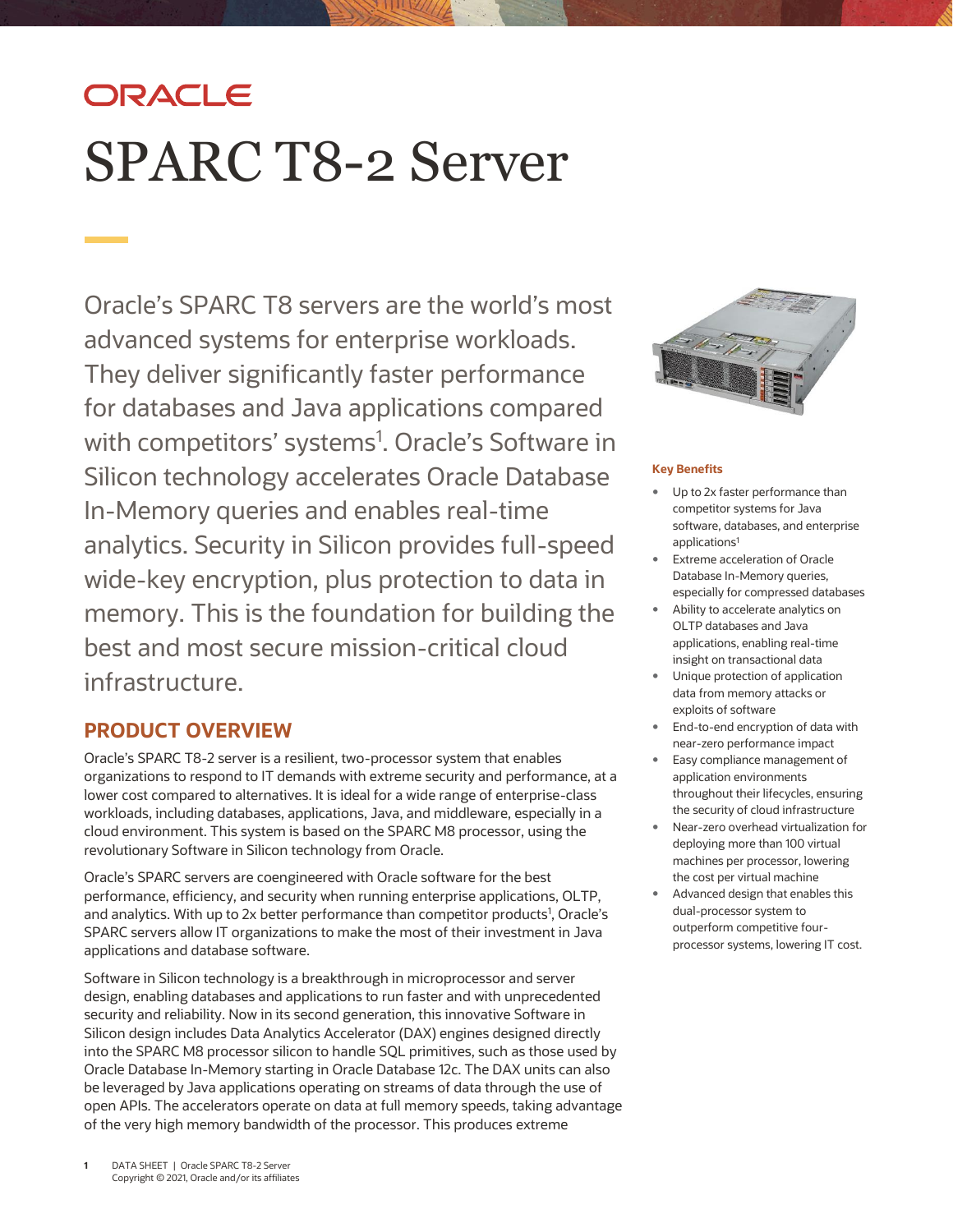acceleration of in-memory queries and analytics operations while processor cores are freed up to do other useful work. In addition, the ability of the DAX units to handle compressed data on the fly means that larger databases can be kept in memory, or that less server memory needs to be configured for a given database size. Lastly, the SPARC M8 processor introduces Oracle Numbers units, which greatly accelerate Oracle Database operations involving floating point data. Consider the result: you can run fast in-memory analytics on your database, using much less memory than the size of your data, without significantly increasing server utilization rates or affecting your OLTP operations.

The Silicon Secured Memory feature of the SPARC M8 processor provides the capability of detecting and preventing invalid operations on application data, through hardware monitoring of software access to memory. This can stop malware from exploiting software vulnerabilities, such as buffer overflows. The hardware approach of Silicon Secured Memory is much faster than traditional software-based detection tools, meaning that security checks can be done in production without significant impact to performance. In addition, each processor core contains the fastest cryptographic acceleration in the industry, allowing IT organizations to deliver endto-end data encryption and secure transactions with near-zero performance impact. In summary: you can easily activate data protection and encryption security, by default, without additional hardware investment.

Software in Silicon features can be easily integrated with existing applications, during development, testing, and production. Developers can use and validate Software in Silicon features by using Oracle's Software in Silicon open APIs, which are supported by a community of collaboration among developers, engineers, and experts offering resources to help you understand and integrate this revolutionary open technology.

The record-breaking performance of the servers based on the SPARC M8 processor comes from its 32 cores, each of which handles up to 8 threads using unique dynamic threading technology. The processor can dynamically adapt to provide extreme single-thread performance, or it can enable massive throughput by running up to 256 threads. The processor cores are designed to accelerate Java workloads, especially Java 8 applications or later, as well as database operations. Using this efficient design, together with Oracle Solaris virtualization technology with near-zero overhead, a much larger number of virtual machines can be supported on Oracle's SPARC servers compared with Intel® Xeon®–based systems. This results in a significant decrease in the cost per virtual machine.

The technology breakthrough in SPARC servers is enabled by the Oracle Solaris operating system. Oracle Solaris 11 is a secure, integrated, and open platform engineered for large-scale enterprise cloud environments with unique optimization for Oracle Database, middleware, and application deployments. Security can be easily set up and enabled by default, while single-step patching and immutable zones allow compliance to be maintained with simplicity.

You can create complete application software stacks, lock them securely, deploy them in a cloud, and update them in a single step, all while maintaining compliance and easily generating audit reports. Oracle Solaris 11 combines unique management options with powerful application-driven software-defined networking for agile deployment of cloud infrastructure.

Built-in virtualization capabilities in Oracle's SPARC servers include both Oracle Solaris Zones and Oracle VM Server for SPARC. These allow enterprise workloads to be run within a virtual environment with near-zero performance impact. You can virtualize and consolidate many servers onto one, reducing the physical footprint of the data center as well as lowering the costs of operation, power, and cooling. Oracle Solaris Zones technology provides the capability to run legacy applications that require earlier versions of Oracle Solaris.

#### **Key Features**

- Based on the advanced SPARC M8 processor, with proven secondgeneration Software in Silicon technology for efficiency, performance, and security
- Scalability within the same family of servers from 32 to 256 cores with complete compatibility for applications and management
- Oracle Solaris 11 operating system for secure and compliant application deployment through single-step patching and immutable zones
- Built-in, no-cost virtualization technology with Oracle Solaris Zones and Oracle VM Server for SPARC
- Guaranteed binary compatibility and support for legacy applications that run under Oracle Solaris 10, 9, and 8
- Up to 53 TB of accelerated storage utilizing industry-standard NVMe technology in order to satisfy the most demanding I/O requirements
- Resilient server system with highest levels of reliability, availability, and serviceability (RAS) in a compact, energy-efficient footprint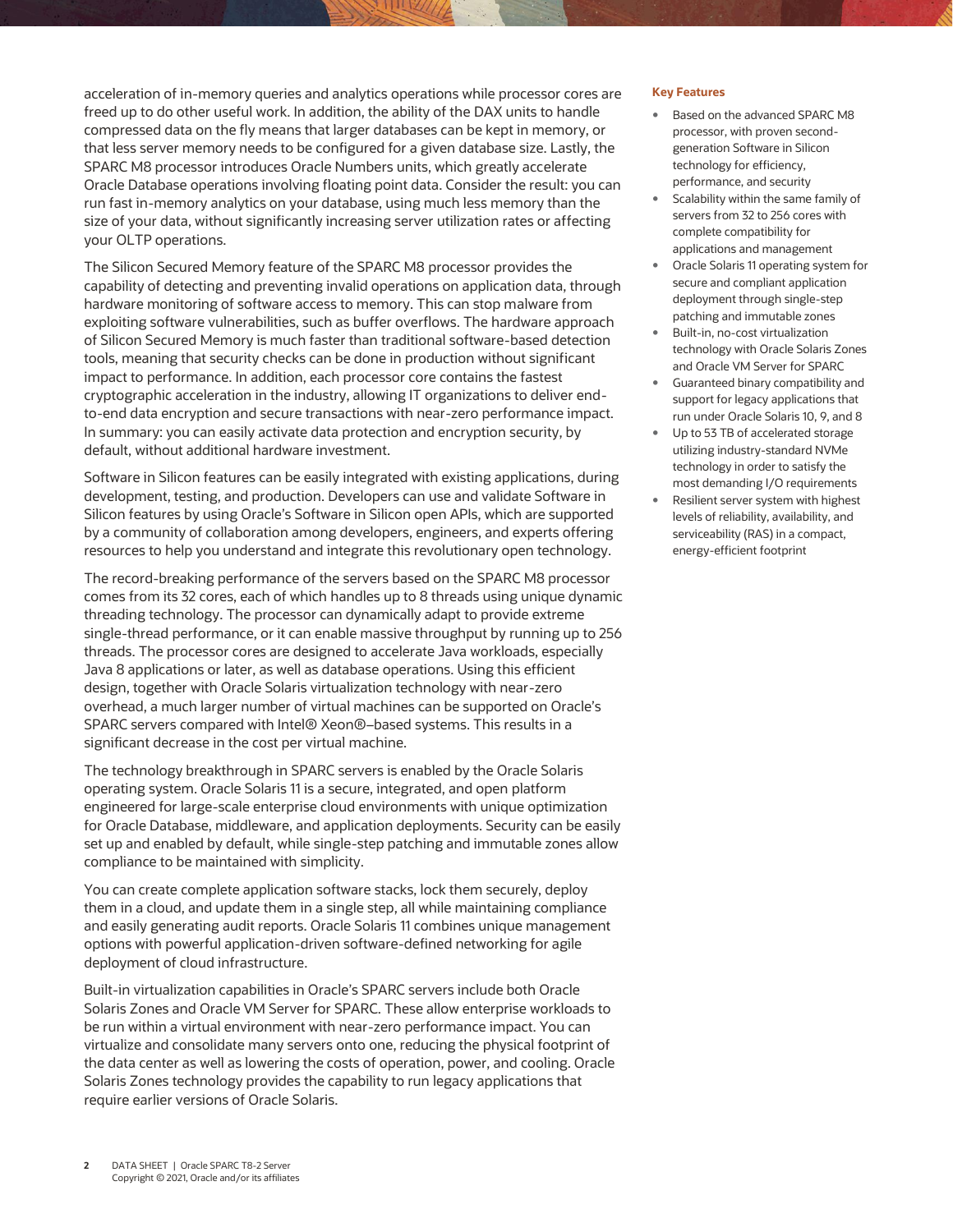Other advanced capabilities of the SPARC T8-2 server are large memory capacity, higher bandwidth, and minimal latency, which are achieved through four enhanced memory controllers per socket, faster and reduced-power DDR4 memory, and prefetch acceleration techniques. The I/O subsystem supports low-profile PCIe 3.0 adapters and industry-standard NVMe flash technology to provide high-capacity storage with minimal latency. Integrated controllers for networking, disks, and management reduce the cost of the system and provide greater expandability.

All Oracle servers ship with comprehensive server management tools at no additional cost. Oracle Integrated Lights Out Manager (Oracle ILOM) utilizes industry-standard protocols to provide secure and comprehensive local and remote management, including power management and monitoring, fault detection, and notification. Oracle Premier Support customers have access to My Oracle Support and multiserver management tools in Oracle Enterprise Manager Ops Center, a system management tool that, in conjunction with Oracle Enterprise Manager, coordinates servers, storage, and networking for a complete cloud infrastructure as a service (IaaS). Oracle Enterprise Manager Ops Center also features an automated service request capability, whereby potential issues are detected and reported to Oracle's support center without user intervention, ensuring the maximum service levels and simplified support.

## **SPARC T8-2 SERVER SPECIFICATIONS**

#### **ARCHITECTURE**

#### Processor

- Thirty-two core, 5.0 GHz SPARC M8 processor
- Up to 256 threads per processor (up to 8 threads per core)
- Eight Data Analytics Accelerator units per processor, each supporting four concurrent in-memory analytics engines with decompression
- Thirty-two on-chip encryption instruction accelerators (one per core) with direct non-privileged support for 16 industry-standard cryptographic algorithms: AES, Camellia, CRC32c, DES, 3DES, DH, DSA, ECC, MD5, RSA, SHA-1, SHA-224, SHA-256, SHA-3, SHA-384, and SHA-512
- Thirty-two floating-point units and thirty-two Oracle Numbers units per processor (one per core)
- One random number generator (one per processor)

#### Cache per Processor

- Level 1: 32 KB instruction and 16 KB data per core
- Level 2: 256 KB L2 I\$ per four cores, 128 KB L2 D\$ per core
- Level 3: 64 MB L3\$ on chip

#### System Configuration

- SPARC T8-2 servers are always configured with two SPARC M8 processors; not expandable
- Sixteen dual inline memory module (DIMM) slots per processor supporting half and fully populated memory configurations using 16, 32, 64 or 128 GB DDR4 DIMMs
	- 4 TB maximum memory configuration with 128 GB DIMMs

#### System Architecture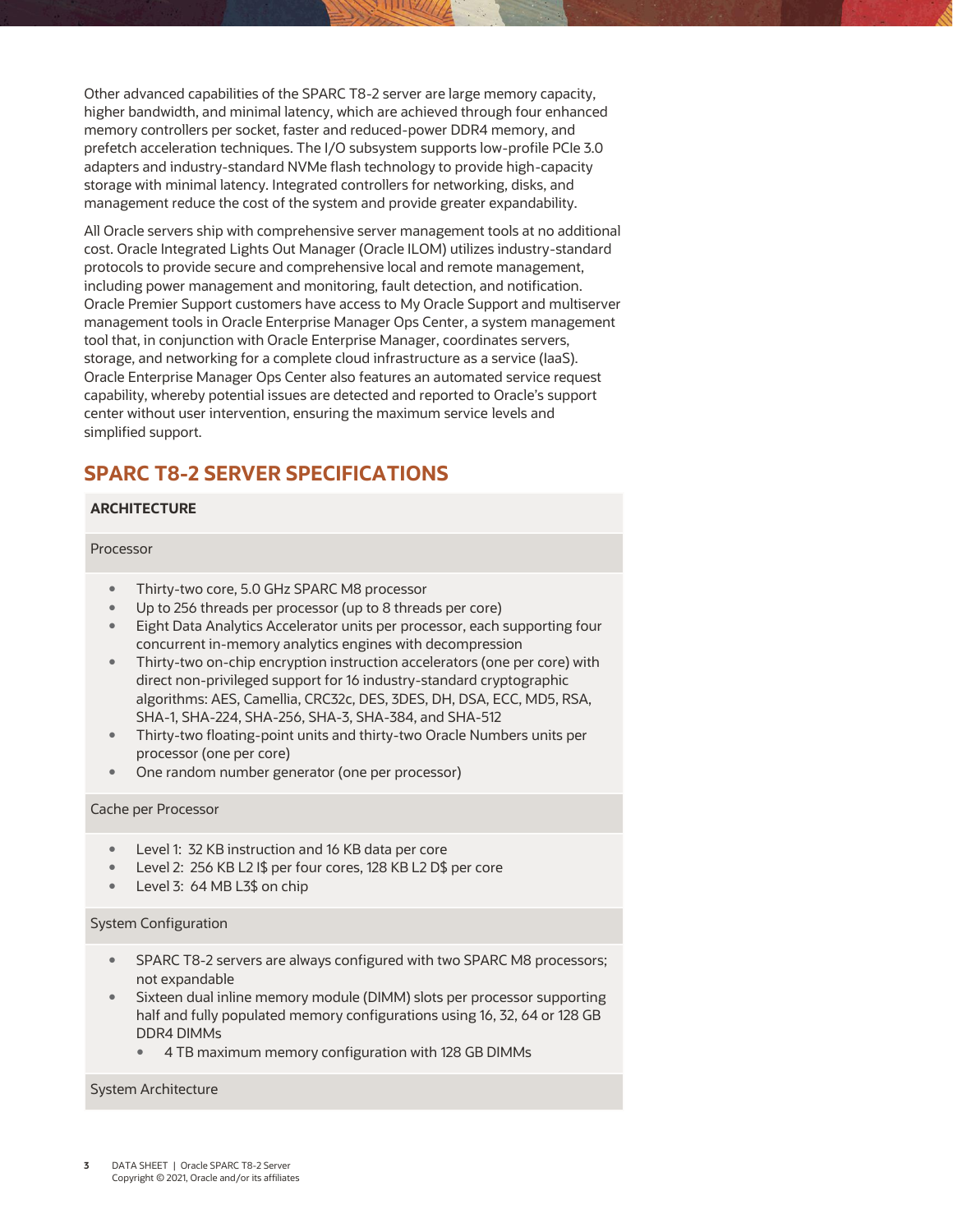• SPARC V9 architecture, ECC protected

#### **INTERFACES**

- Network: Four 10 GbE (100 Mb/sec, 1 Gb/sec, 10 Gb/sec) ports, full duplex only, auto-negotiating
- Disks and internal storage: Two SAS-3 controllers providing hardware RAID 0, 1, and 1E/10 (ZFS file system provides higher levels of RAID)
- Expansion bus: Eight low-profile PCIe 3.0 (four x8 and four x16) slots
- Ports: Four external USB (two front USB 2.0 and two rear USB 3.0), one RJ45 serial management port, console 100 Mb/1 Gb network port, and two VGA ports (one front, one rear)

#### **MASS STORAGE AND MEDIA**

Internal storage:

- Up to six 2.5-inch drives
	- 1,200 GB SAS-3 hard disk drives (HDD), maximum of six
	- 800 GB SAS-3 solid state drive (SSD), maximum of six
	- 6.8 TB NVMe solid state drives, maximum of four
- Oracle flash accelerators NVMe PCIe 3.0 cards
	- Oracle Flash Accelerator F640 v2, maximum of four

External storage:

- External DVD drive available
- Oracle offers a complete line of best-in-class, innovative storage, hardware, and software solutions, along with renowned world-class service and support. For more information, please refer to **[oracle.com/storage](http://www.oracle.com/storage)**

#### **POWER SUPPLIES**

- Two hot-swappable AC 2,000 W redundant  $(1 + 1)$  power supplies
- Voltage 200 to 240 VAC, frequency 50/60 Hz
- Maximum operating input current at 200 VAC: 10 A per cord
- Maximum operating input power at 200 VAC: 3,080 W

#### **KEY RAS FEATURES**

- Hot-pluggable disk drives
- Redundant, hot-swappable power supplies and fans
- Environmental monitoring
- Extended memory protection with error correction within single SDRAM, triple-bit detection across SDRAMs, page retirement, memory scrubbing, cyclic redundancy check (CRC), message retry, and lane retire in hardware
- DIMM sparing enabled with fully populated memory slots, increasing system reliability and uptime
- System Interconnect: message retry, link retrain, and lane failover
- Integrated dual disk controllers with RAID 0, 1, and 1E/10
- Fault Management Architecture and Predictive Self Healing
- Live operating system upgrades
- Firmware updates during system operation
- Multiple PCIe root complexes for isolated I/O virtualization

#### **SOFTWARE**

#### Operating System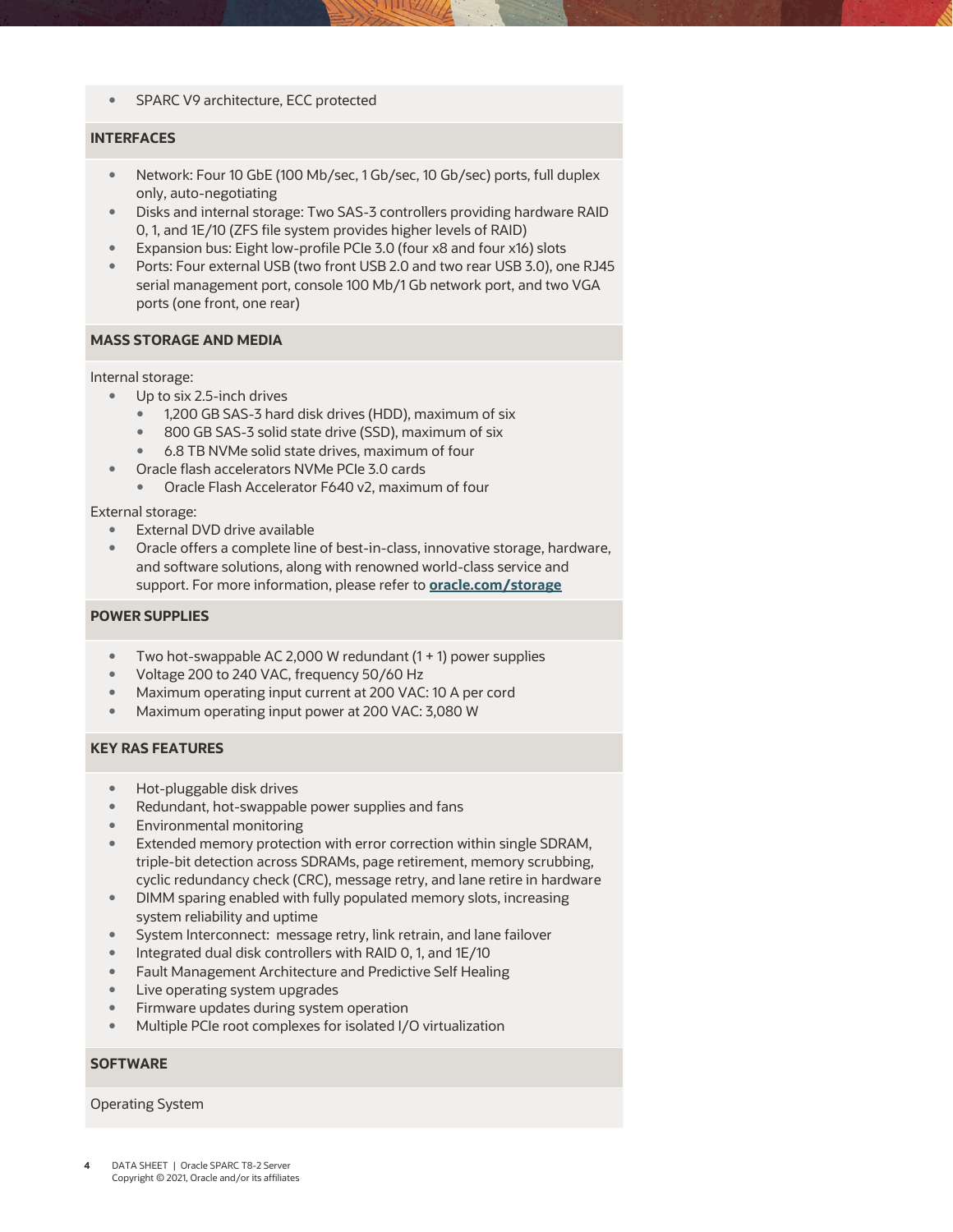Oracle recommends the latest version of Oracle Solaris 11.4 for enhanced performance and functionality, including features enabled by Software in Silicon technology

- Control domain: Oracle Solaris 11.3 SRU 24 or later
- The following versions are supported within guest domains:
	- **Canadia 11.3 SRU 24 or later**
	- Oracle Solaris 10 1/13\*
		- \* Plus required patches

Applications certified for Oracle Solaris 9 or 8 only may run in an Oracle Solaris 9 or 8 branded zone running within an Oracle Solaris 10 guest domain.

#### Software Included

- Oracle Solaris 11.4 (latest version), which includes Oracle VM Server for SPARC
- Oracle Solaris ZFS (default file system)

#### Virtualization

Built-in, no-cost Oracle VM Server for SPARC provides the flexibility and power for running multiple logical domains in a single server. Multiple Oracle Solaris Zones may be run within a single Oracle VM Server for SPARC logical domain.

#### **ENVIRONMENT**

Operating temperature:

- 5° C to 35° C at 900 m (41° F to 95° F at 0 to 3,000 ft.)
- Decrease in maximum temperature: above 900 m (3,000 ft.) 1° C/300 m (1.8° F/1,000 ft.)

Nonoperating temperature:

- -40° C to 65° C at 900 m (-40° F to 149° F at 0 to 3,000 ft.)
- Decrease in maximum temperature: above 900 m (3,000 ft.) 1° C/300 m (1.8° F/1,000 ft.)

Operating relative humidity: 10% to 80% relative humidity, noncondensing, 27° C (81° F) wet bulb

Nonoperating relative humidity: Up to 85% relative humidity, noncondensing, 38° C (100° F) wet bulb

Operating altitude: 0 m to 3,000 m (0 ft. to 9,840 ft.) except in China markets where regulations may limit installations to a maximum altitude of 2,000 m

Nonoperating altitude: Up to 12,000 m (Up to 39,370 ft.)

Acoustic noise

| <b>DESCRIPTION</b>                          | OPERATING AT 60% | OPERATING AT 100% |
|---------------------------------------------|------------------|-------------------|
| Sound power level - LwAd<br>$(1 B = 10 dB)$ | 8.9 B            | 9.6 B             |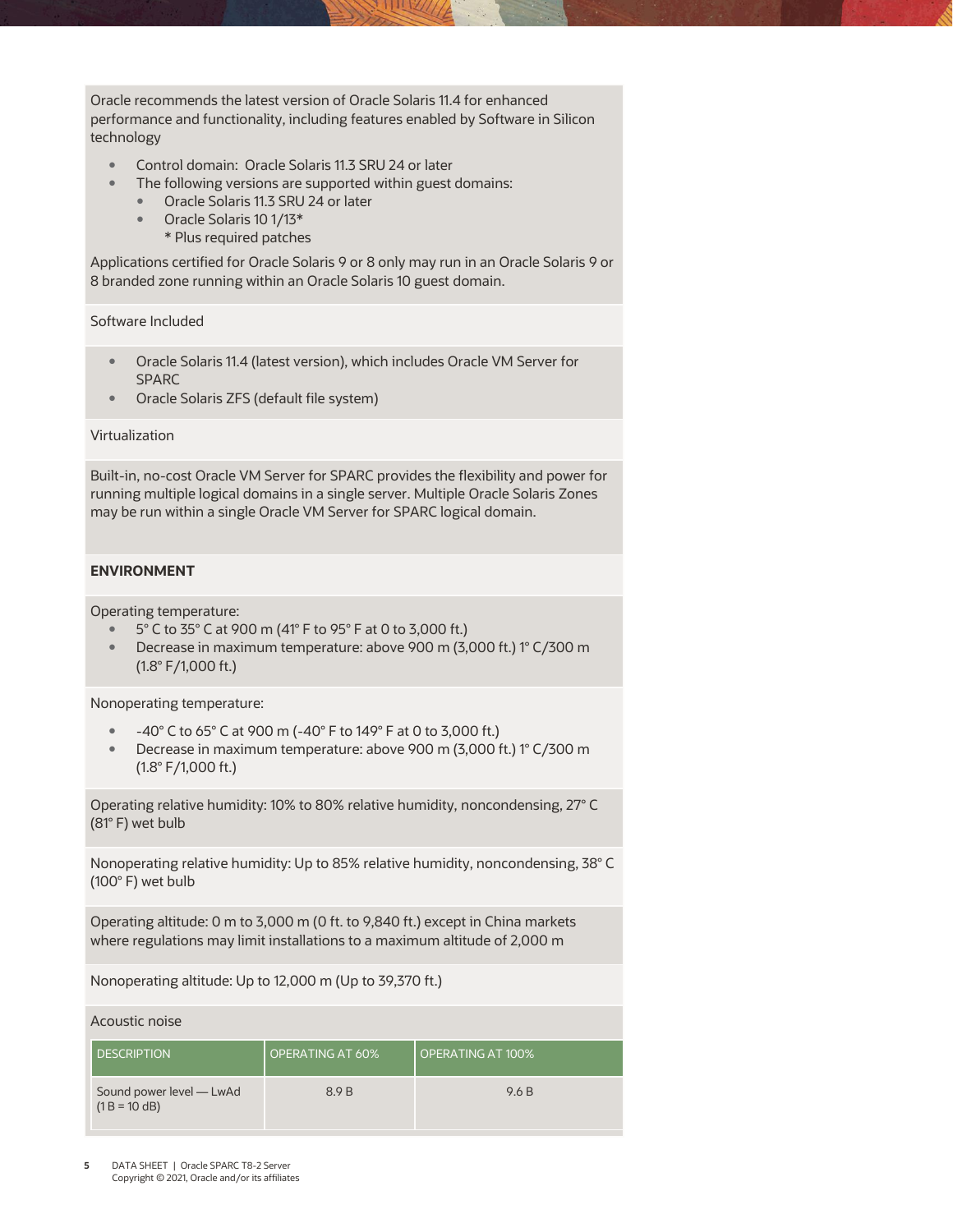| Sound pressure level — LpAm |  |
|-----------------------------|--|
| (energy average of four     |  |
| bystander positions)        |  |

Cooling: 10,512 BTU/hr., 343 cfm max.

#### **REGULATIONS (MEETS OR EXCEEDS THE FOLLOWING REQUIREMENTS)**

#### **Safety:**

 UL/CSA 60950-1, EN 60950-1, and IEC 60950-1 CB Scheme with all country differences

#### **EMC:**

- Emissions: FCC 47 CFR 15, ICES-003, EN55032, EN61000-3-2, and EN61000-3-3
- Immunity: EN 55024

#### **Certifications:**

 North America Safety (NRTL), European Union (EU), International CB Scheme, BIS (India), BSMI (Taiwan), RCM (Australia), MSIP (Korea), and VCCI (Japan)

#### **European Union directives:**

 Restriction of Hazardous Substances (RoHS) Directive 2011/65/EU, Low Voltage Directive 2014/35/EU, EMC Directive 2014/30/EU, and WEEE Directive 2012/19/EU

All standards and certifications referenced are to the latest official version. For additional detail, please contact your sales representative.

Other country regulations/certifications may apply.

#### **DIMENSIONS AND WEIGHT**

- Height: 130 mm (5.1 in.); 3U
- Width: 437 mm (17.2 in.)
- Depth: 753 mm (29.6 in.)
- Weight: approx. 37.2 kg (82 lb.) without rackmount kit